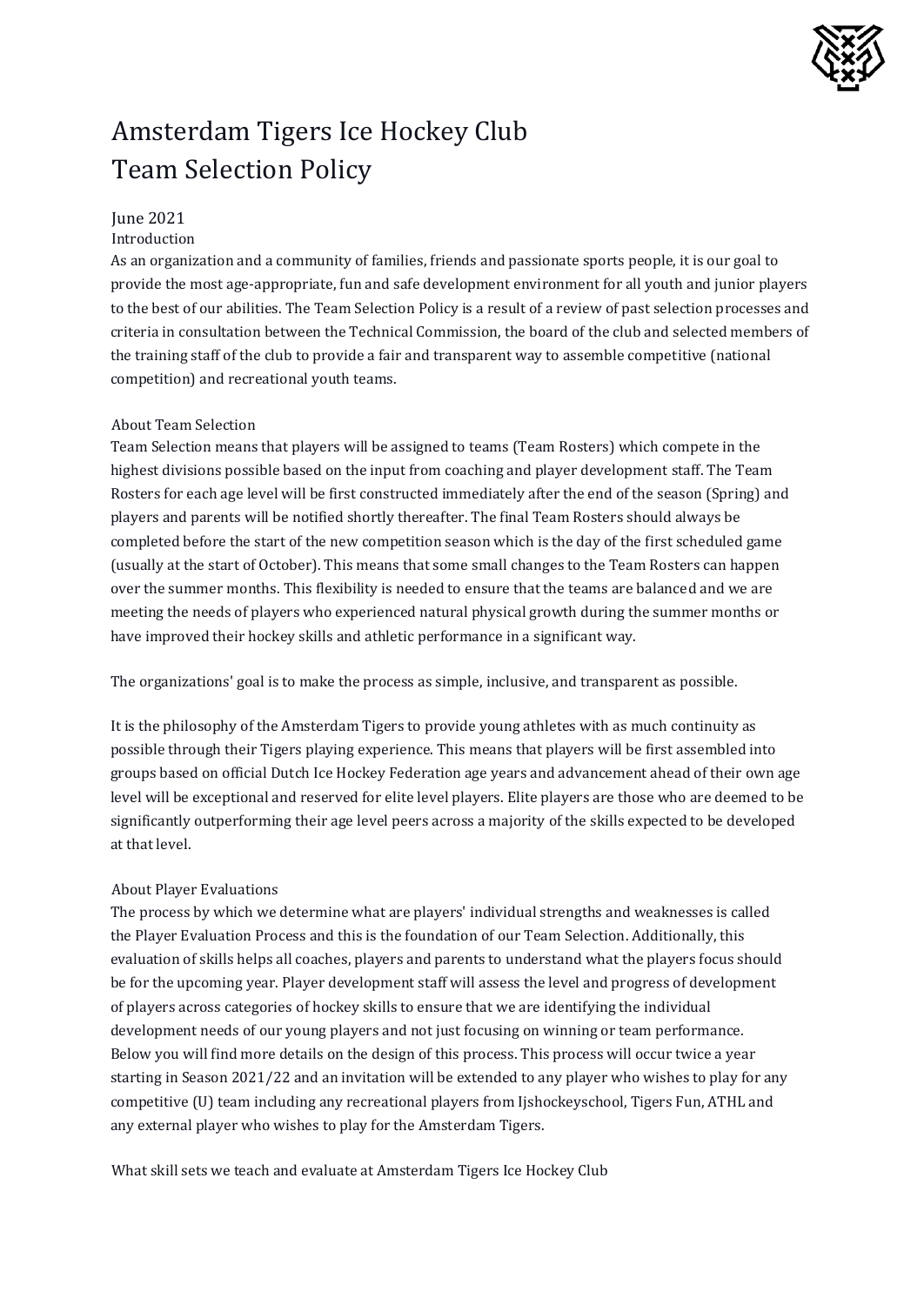

Evaluations are structured activities where members of player development staff will focus their attention on how individual players execute technical hockey skills. This may be done in team training sessions, technical training sessions, formal evaluation sessions, parent/player discussions/interviews, coach evaluations, and examining past season performance and behavior. Additionally, a consultation between player development staff will take place to ensure that a fair and total assessment is achieved in this process each time.

The following broad categories of hockey skills will be considered to evaluate the players level and fit:

- Athleticism Player's ability to demonstrate solid athletic performance. Evaluators assess a player's acceleration, coordination, agility, balance, quickness, speed, endurance, strength, and size.
- Technical skills Player's ability to execute hockey skills in various situations in drills and in gameplay. Technical evaluation will focus on stickhandling, passing, skating and body positioning.
- Hockey sense Player's ability to grasp ice hockey concepts and think in a composed and creative manner both with and without the puck. We will also look at players positioning on the ice. Hockey sense evaluation is about the players understanding of the game and their ability to problem solve in game situations.
- $\circ$  Character Players intangible qualities such as attendance, commitment, work ethic, motivation, leadership, coachability, communication, discipline, responsibility and a respectful, positive presence towards their teammates and staff. A character evaluation is essential to understanding how to best motivate each player and to assess the player's fit in the team concept.

## Player Evaluation Process (step-by-step)

Players will always be evaluated with their own age group unless they have already been previously registered and played a *full season* at a higher age level in a comparable Ijshockey Nederlands club or higher skill level program in a different country (ex. Tier 1 AAA program in the USA).

- 1. Invitations for Evaluations (January) Dates for Spring Player Evaluations and any relevant details will be sent to all current members.
- 2. Spring Player Evaluation Sessions (February/March) Players will participate in 1 or 2 onice player evaluation sessions with their own age groups which will include skills and game play components for all age levels.
	- Technical skills sessions
		- i.  $U9 / U11 / U13$  small area games
		- ii. U15 / U17 / U21 combine style testing
	- Game play
		- i.  $U9 / U11 3$ -on-3 cross-ice games
		- ii. U13 / U15 / U17 / U21 full ice scrimmage
	- Goaltender evaluation Evaluated on skills and game play with station based testing during combine testing for U15+ goalies only.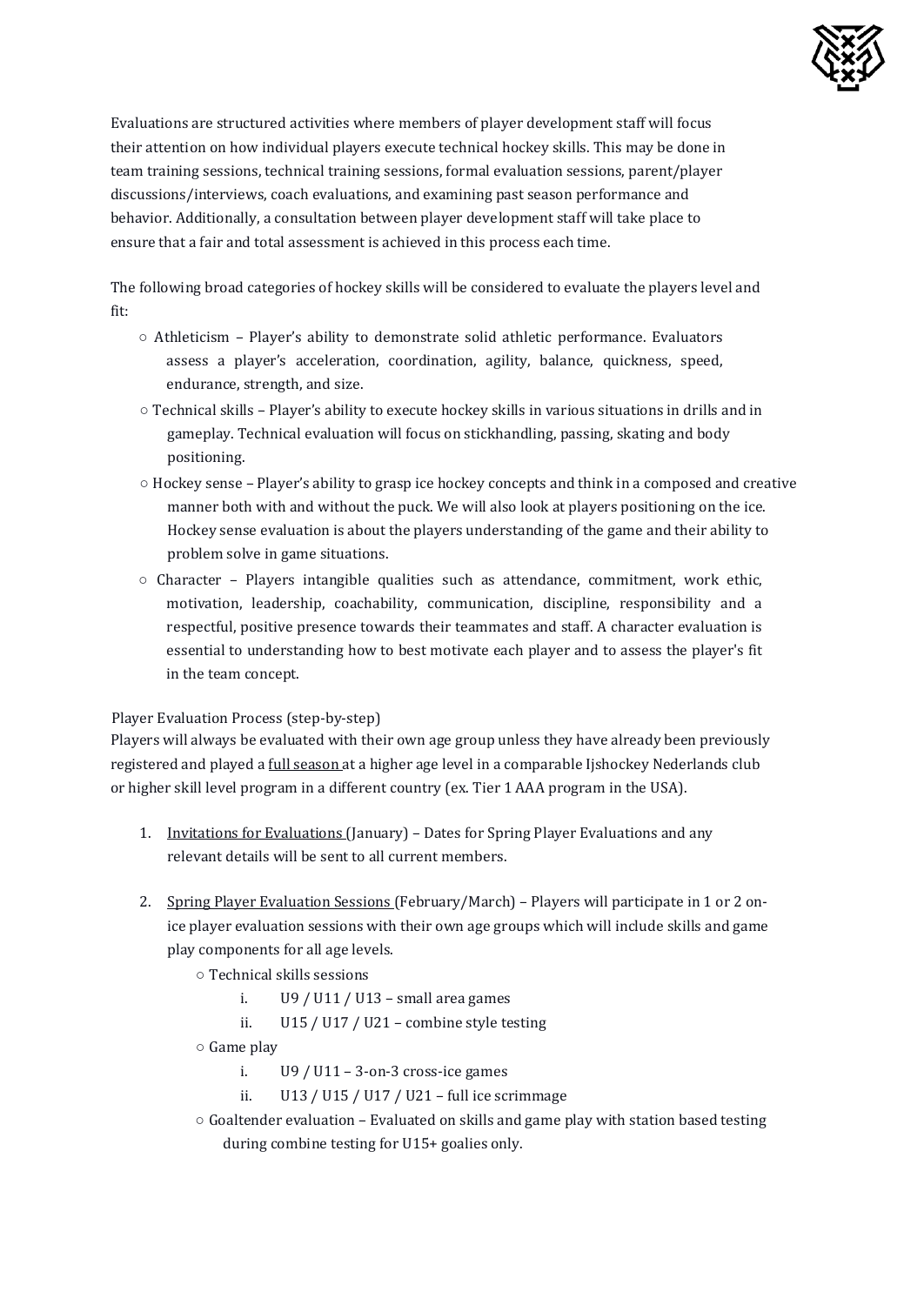

- 3. Development feedback (April) Players and parents will receive individual assessment including strengths and specific improvement areas to work on during the off season.
- 4. Initial Team Selection (May/June) Technical Director along with Head Trainer and in consultation with team coaches will determine the initial allocation of players to teams where they will report to at the beginning of next season. Parents and players will be informed individually and an initial Team Rosters document will be shared with all members before the annual meeting.
- 5. Autumn Trial Sessions (August/September) Internal and external incoming players will participate in the Autumn Player Evaluation sessions which will always take place in the first 2-3 weeks of the season before competitive play begins. This will give us the opportunity to evaluate external players who are interested in joining the Tigers or any players who were not able to attend the Spring Player Evaluations due to injury or other reasons. The sessions will be the same in structure.
- 6. Final Team Selection (Sept) The final Team Selection adjustments will take place in early September and will be led by the Technical Director in consultation with the Head Trainer and Head Coaches of each team.
- 7. Development feedback and season development plans (October) Technical Director and Head Coaches for the teams will agree and deliver player development plans for individual players and their teams on the basis of the Autumn Player Evaluation session within 30 days of the evaluations.

#### Returning Tigers players

Returning players will be considered for upcoming season team rosters based on their past performance documented over the course of the season as well as their performance during the current Player Evaluation sessions. It is our goal to provide as many opportunities for Amsterdam Tigers players as possible and invest into the players that invest their time, their energy and their resources into our community.

#### New incoming players

The process for newly registered Amsterdam Tigers / Tigers Fun / ATHL players that are interested in playing competitive hockey has been established to provide all players with an open opportunity to be placed at the most suitable level of play. All newly registered players will follow the identical process as is conducted for returning Tigers players. New players interested in competitive (U) teams hockey will be invited to participate in the next scheduled Player Evaluation sessions. Players who are aiming to join recreational hockey, will be seeded at their own age level and level of play in which they participated the previous season.

#### Inclusivity and fairness

A dialogue will take place consistently between coaches and technical staff during the evaluation period. This dialogue will include positional play, strengths, weaknesses, and team make up and will make up the foundation of all player placement alongside the player evaluation. The final placement decision rests with the Technical Director. The evaluations will take place at the beginning, halfway through, and at the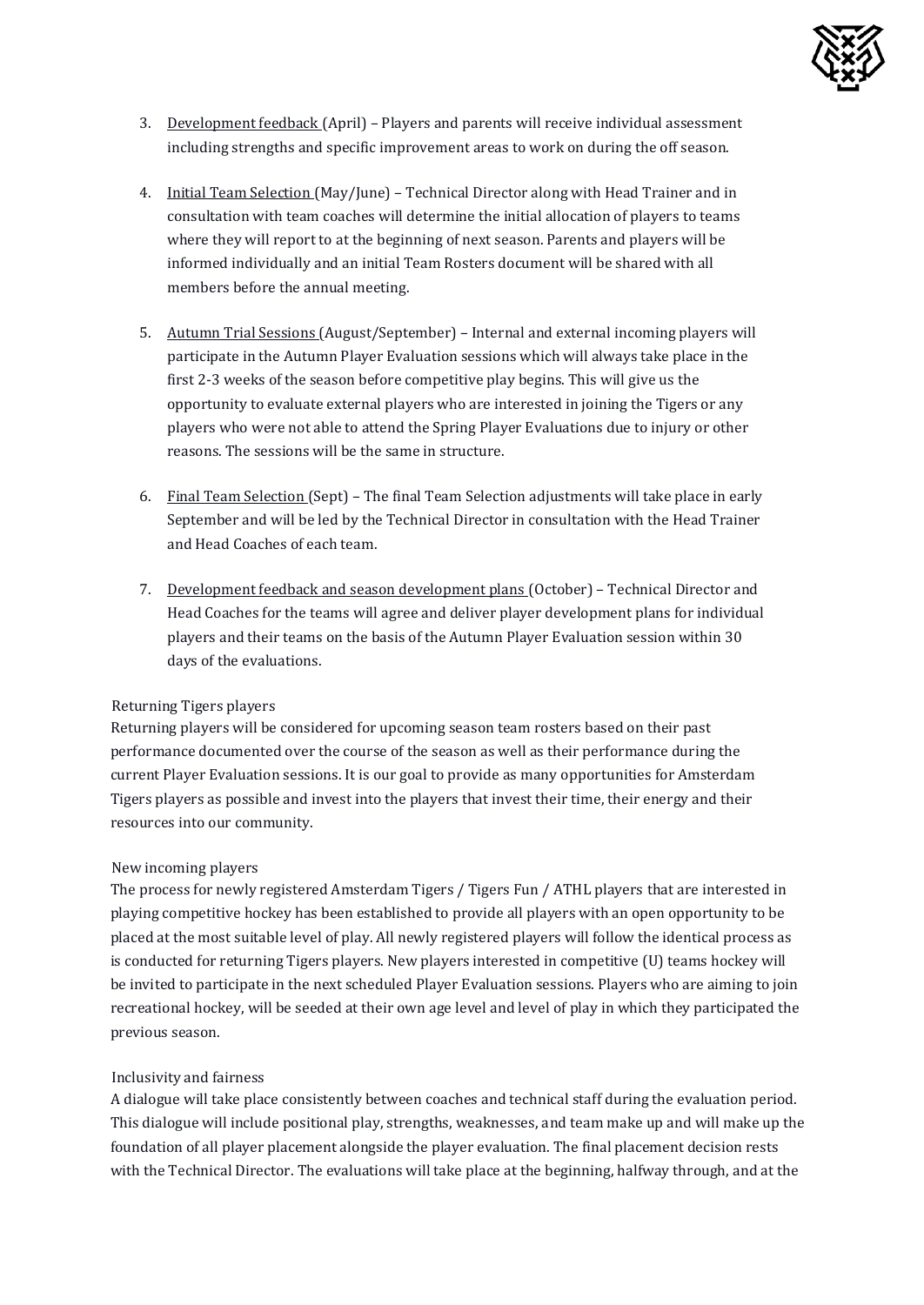

end of the season providing an understanding of the player's progress over time. The Technical Director will lead and manage the team selection process, coordinating with individual team coaches and presenting the outcomes to the Technical Commission for input on fringe players including assignments of players playing up from their age levels.

## Team size limits and player options

In order to deliver a fair and quality hockey education experience, we have to acknowledge limitations with regards to the amount of players on any given team and on any given time on the ice. We will always strive to provide a hockey experience to any player that wishes to be part of the Amsterdam Tigers hockey family. Whenever this is not possible, we will rely on our Player Evaluation process and input from coaches and trainers to help us make the very difficult inclusion and exclusion decisions. Team size limits will be published with Team Rosters ahead of the annual meeting and will be reviewed after each season.

### Player promotion

Unlike many other sports, within (Dutch) Ice Hockey there aren't enough youth players to form multiple teams within similar age groups based at different skill levels. Usually there will be only just enough players to form a single team for that specific age group in which all skill levels mix together. As a club we will however try to achieve a hockey experience at the appropriate skill level for each player. Therefore the club may consider players, on an individual basis and only after consultation with parents, to be (partially) promoted to train and/or play with a team of a higher age group.

#### Dispensation

According to the Federation rules, there is a possibility of dispensation to a lower age group for 1st year players to further their development. This is a practice that when used correctly can help players build the skills and confidence they need at the next level by remaining an additional year at a younger age level and rejoining their peers the following year. As a good practice, we offer dispensation as an option for players and only after consultation with parents.

## For more information about Team Selection, Player Evaluations or any other technical hockey matter please contact:

Wojtek Tusz Technical Director / Director of Player Development playerdevelopment@amsterdamtigers.com

For more information about youth hockey programs at Amsterdam Tigers please contact:

Tim Burke Head of Youth Hockey ukburke@gmail.com